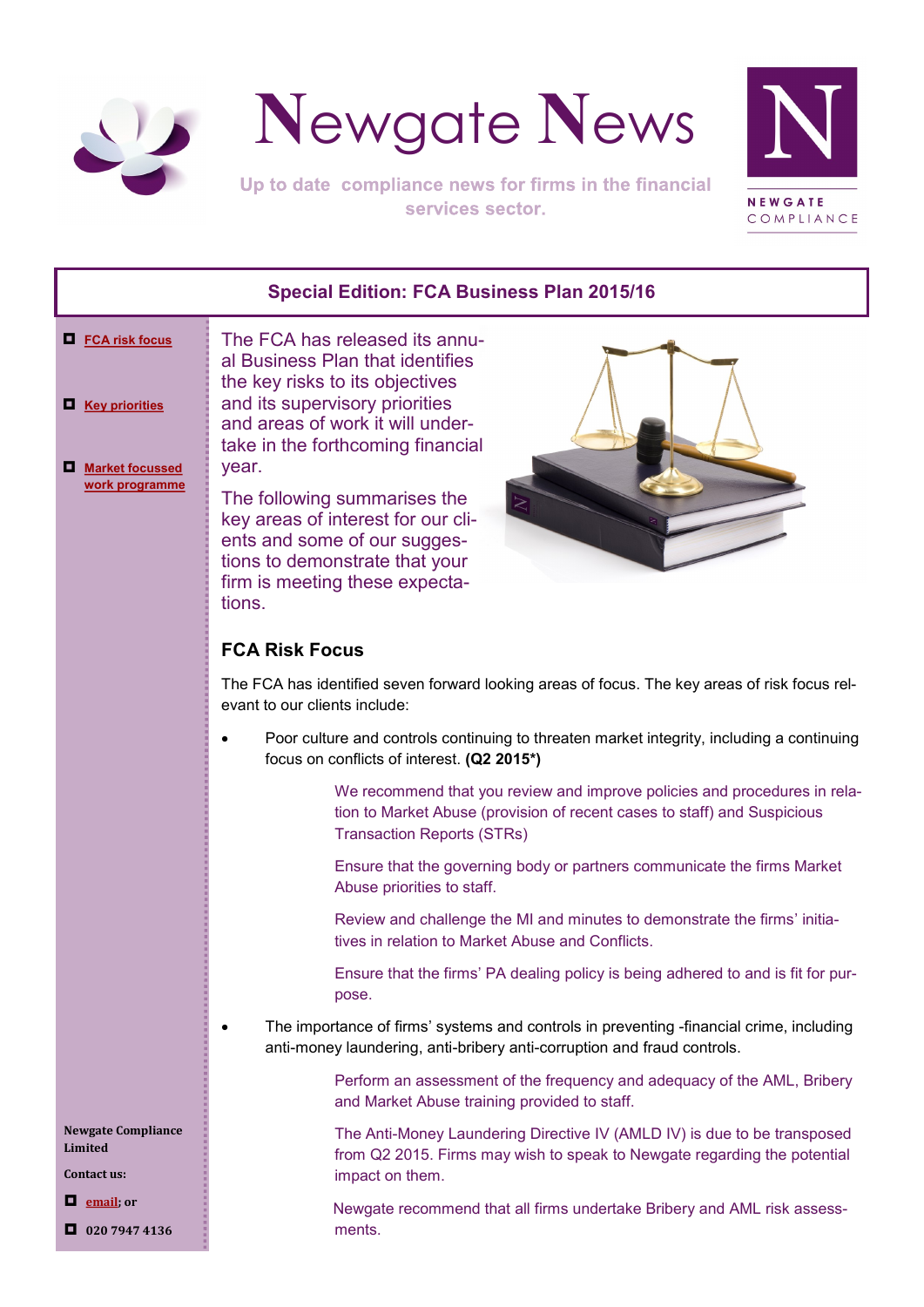- <span id="page-1-0"></span> Technology challenges such as Cybercrime and the failure of firms to invest and maintain in technology leading to consumer detriment.
	- Please consider your Data protection and information security policies and procedures.
	- Perform a review of your BCP and IT systems for updates where necessary.
- Pensions, retirement income products and distribution methods that may deliver poor consumer outcomes.
	- Many firms should determine the impact that the Responsibilities of Product Providers and Distributors guidance has on them.
	- Review Financial Promotion controls, monitoring and training.
- Poor culture and practice in consumer credit affordability assessments could result in unaffordable debt. **(Q2 2015\*)**

Perform a review of the Suitability assessment process and information collection.

Firms must ensure that their processes and procedures demonstrate that they are responsible lenders.

Unfair contract terms continuing to lead to poor consumer outcomes.

Treating Customers Fairly is an appropriate area of focus when determining whether your firm is considering consumer outcomes. MI is the key contributor to good practice.

Have your firm's Client Agreements been reviewed recently. COBS 2, COBS 6 and COBS 8 are good places to look for agreement requirements.

## **Key priorities**

In view of the key risks identified by the FCA to its objectives, the FCA will focus on various key areas some of which have been outlined below. Priorities of most interest to our clients include:

- Strategic markets-led approach market focused work programme focusing on wholesale market integrity and competition.
- Protecting Consumers focus on consumers in pensions and the consumer credit market.
- Individual accountability driving cultural change; focus on incentives and remuneration codes; continuing enforcement action; encouraging whistleblowing.
- International issues engagement in international regulation and influencing decision making (e.g. MIFID 2 and Market Abuse Regulation).

You can expect to receive calls, info requests or visits from the FCA with regard to the areas above.